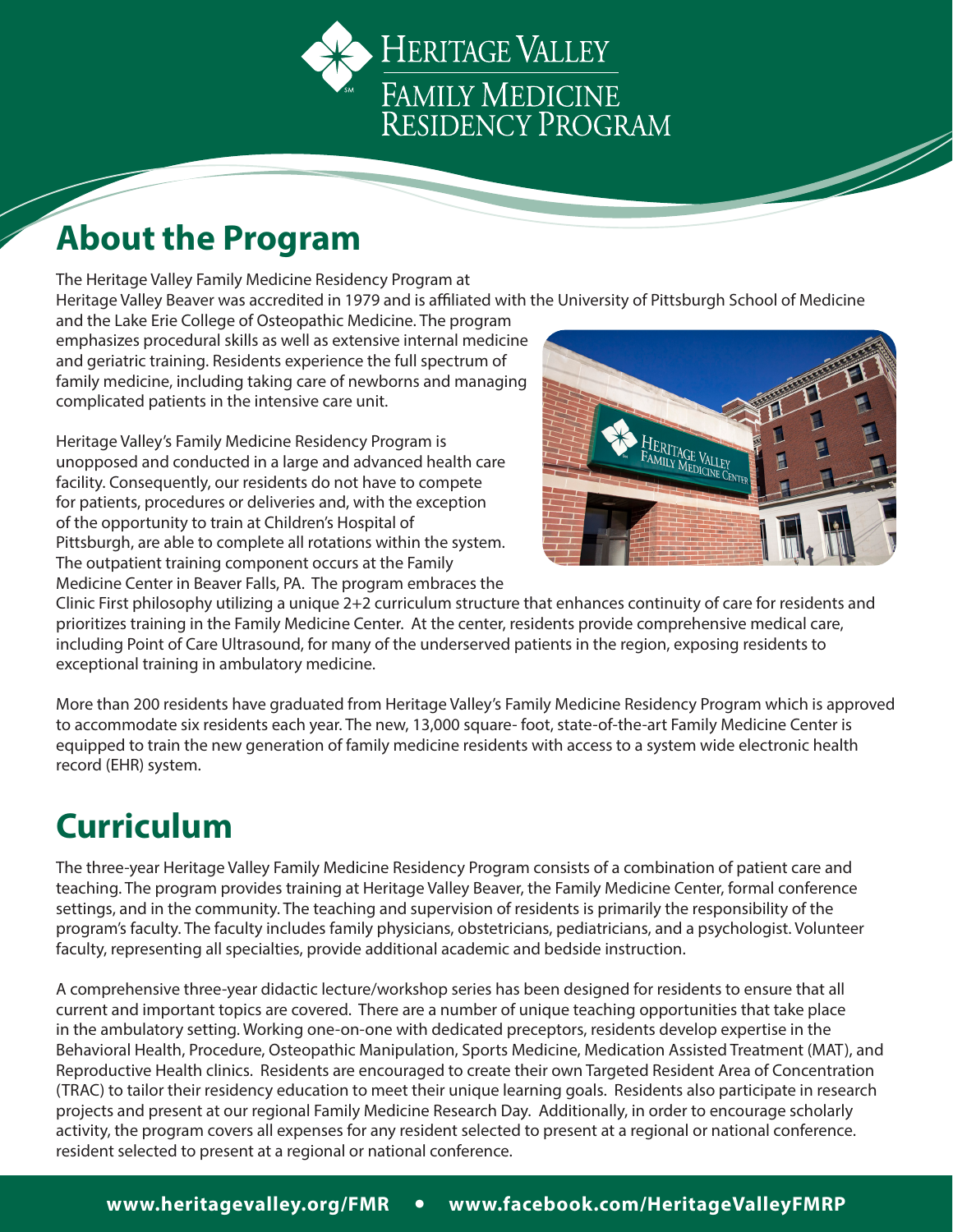



One of the program's strengths is the wide variety of elective experiences available to residents. Electives outside of our health system are also available and can be arranged on an individual basis.

- 
- Alcohol/Drug Abuse Nephrology Nephrology Psychiatry
- 
- 
- 
- Gastroenterology  **Critician Continuedical Control** Sports Medicine
- 
- Hematology / Oncology **Fain Management Fain Management Fain Management Facture 1** Women's Health
- 
- Infectious Diseases **Exercise Surgery**
- Adolescent Medicine International Medicine PM&R
	-
	-
	-
- ENT Cocupational Medicine The Rheumatology
	-
- Geriatrics  **Cutpatient Pediatrics** Urology
	-
- Hospice Care **East Care East Control** Physical Therapy **Figure 2** Wound Care
	-
- 
- 
- Ambulatory Surgery **Automatic Exercise** Neurology **Contains the Contract Contract Pulmonary Medicine**
- Cardiology  **Nutrition** Nutrition **Facility** Radiology Radiology
	-
	-
	-
	-
	-

### **Benefits and Salary**

#### **Program Benefits:**

- Twenty (20) days of Paid Time Off (PTO) plus seven holidays
- \$2,000 Continuing Medical Education (CME) allowance per year
- Five (5) CME days for PGY‐2 and PGY‐3
- Two (2) Wellness days per year
- Interview time: 3 days for PGY‐3
- Food allowance: \$1,800 per year
- Monogrammed lab coats
- Paid training and license fees
- BLS, ACLS, PALS, and NRP courses provided
- Payment of AAFP, PAFP, BCMS, AOA, ACOFP, POMA and AMA dues
- Payment of Board Exam fees (ABFM and ABOFP)
- iPad and Online subscriptions to educational resources

### **Hospital Benefits:**

- Malpractice, Life, and Disability insurances
- Healthcare, Dental and Vision insurance
- Retirement Savings Plan
- Credit Union
- Free Parking
- Scrubs
- Discounted Fitness Center Membership

#### **Salary:**

| First Year:     | \$55,150                |
|-----------------|-------------------------|
| Second Year:    | \$57,730                |
| Third Year:     | \$61,000                |
| Chief Resident: | \$1,800 additional/year |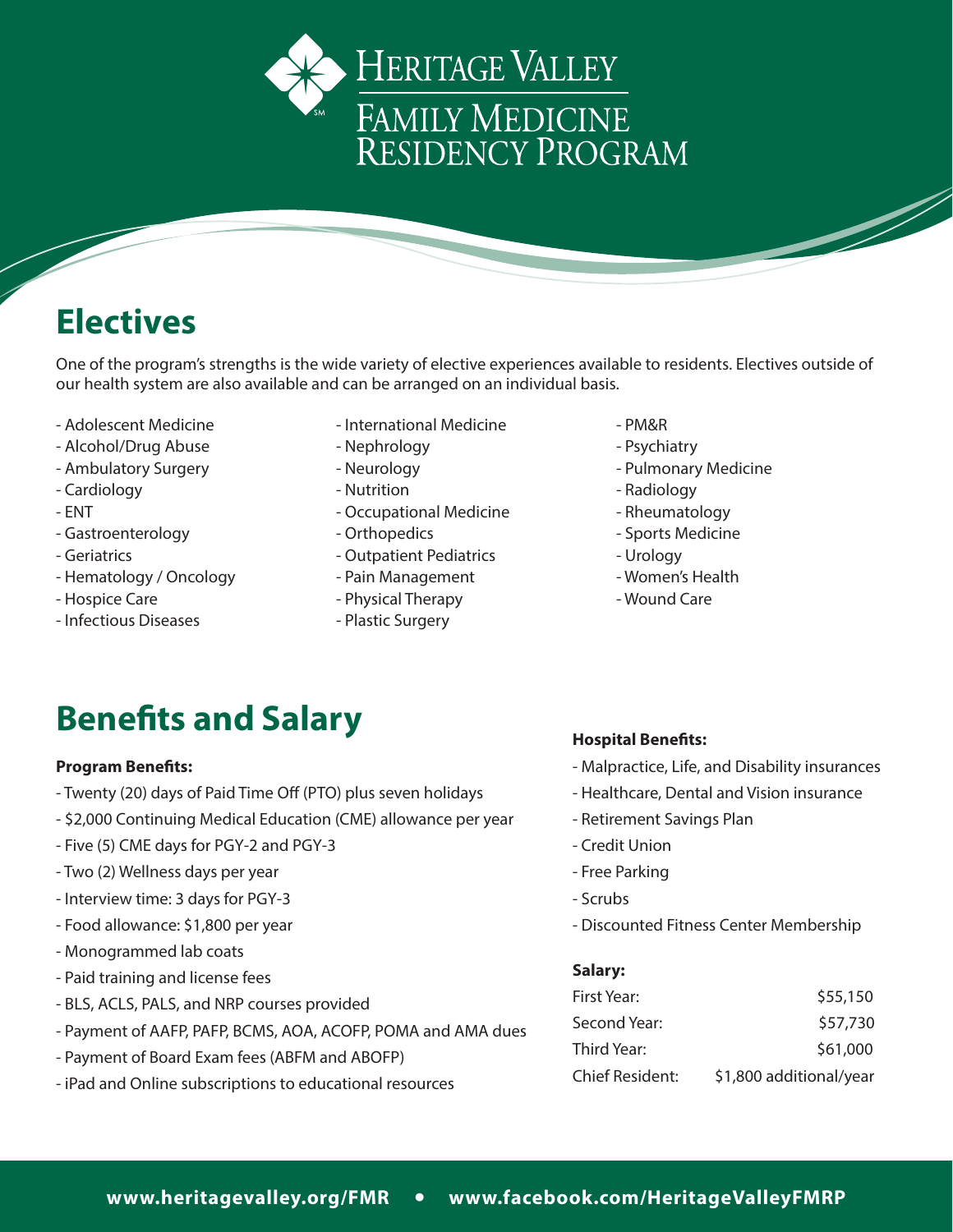

### **Additional Monetary Benefits:** Continuing Medical Education (CME): \$2,000 per year Food allowance:  $\angle$  \$1,800 per year Paid training and license fees:  $$3460$ PA Medical training license, Unrestricted PA license, USMLE/COMLEX Step 3, ABFM Board exam, AOBFP Board exam (DO only) Payment of professional membership dues:  $\frac{1}{2}$  \$450 AAFP, PA Medical Society, Beaver County Medical Society, AOA (DO only), AOBFP (DO only) Fitness center membership:  $\frac{1}{360}$  per year Matching 403b contribution:  $\frac{1}{2}$  \$1730 per year (average) **Total over 3 years: \$21, 580**

# **On Call**

All residents utilize a night float system for weekday call. A faculty physician is available at all times to provide necessary support, including telephone consultation and in‐house assistance.

### **Applying To Our Program**

It is the policy of the Heritage Valley Family Medicine Residency Program to follow procedures for recruitment and appointment of residents that comply with the Accreditation Council for Graduate Medical Education (ACGME) and the American Osteopathic Association (AOA) educational qualifications and selection requirements. Eligible applicants will be selected on the basis of their preparedness and ability to benefit from the program, as well as aptitude, academic credentials, and ability to communicate.

For detailed information on applying to the program, please visit our website at www.heritagevalley.org/FMR or contact our program coordinator:

Holly Hayes, Administrative Specialist hlbuckins@hvhs.org | 724-773-8995